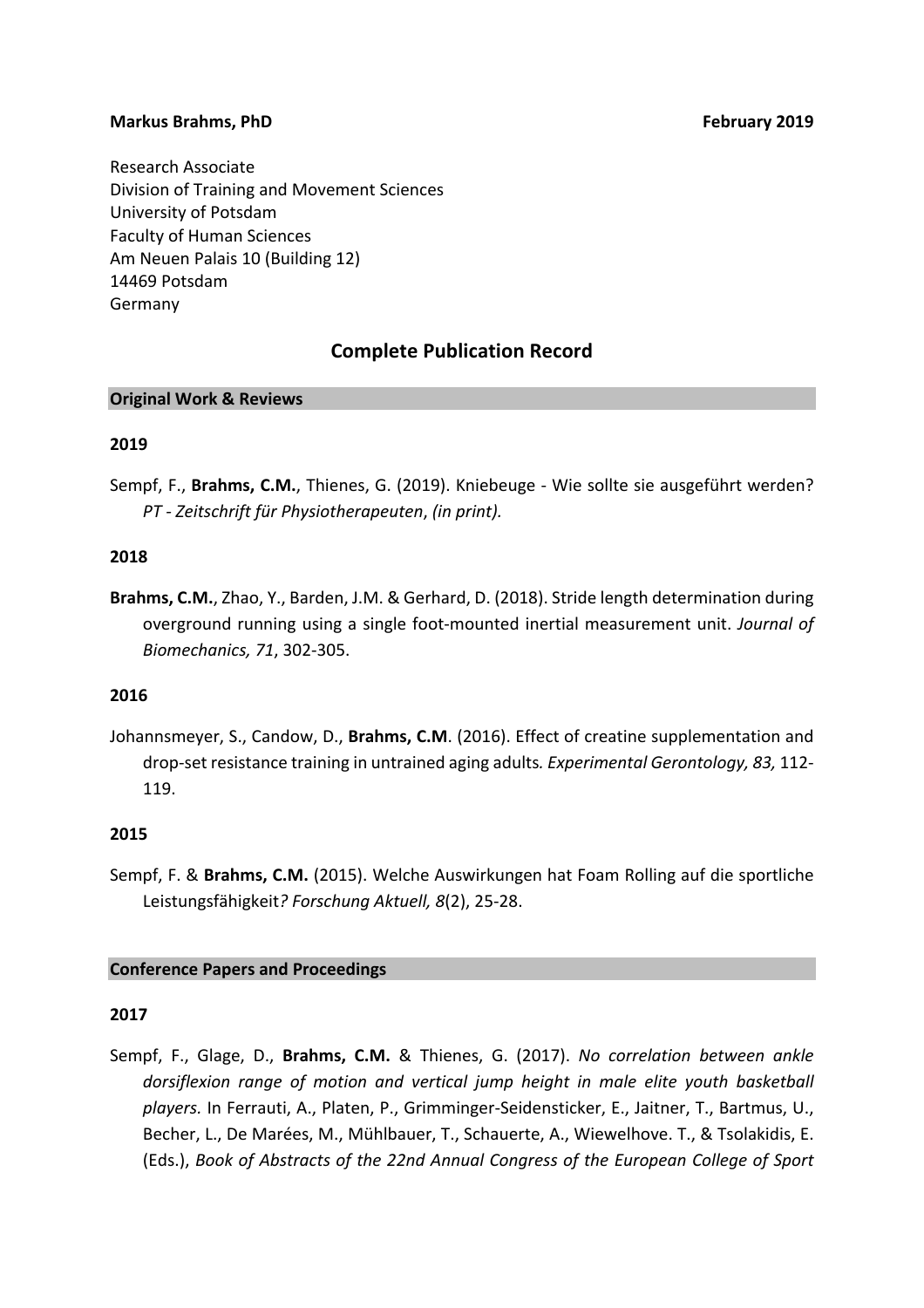*Science* (22nd Annual Congress of the European College of Sport Science, July 5-8 2017, p. 412), Essen: European College of Sport Science.

# **2016**

- Sempf, F., **Brahms, C.M.**, Thienes, G. (2016). Pre-season VO2max estimation of young male elite basketball players. In Baca, A., Wessner, B., Diketmüller, R., Tschan, H., Hofmann M., Kornfeind P., Tsolakidis E. (Eds.), *Book of Abstracts of the 21st Annual Congress of the European College of Sport Science* (21st Annual Congress of the European College of Sport Science, July 6-9 2017, p. 717), Wien: European College of Sport Science.
- Zhao, Y., Brahms, C.M., Gerhard, D., & Barden, J. (2016). Stance phase detection for walking and running using an IMU periodicity-based approach. In *Proceedings of the 10th International Symposium on Computer Science in Sports* (ISCSS) (pp. 225-232). Springer, Cham.

# **2015**

- **Brahms, C.M.**, Zhao, Y., Barden, J.M. & Gerhard, D. (2015). Concurrent validity of a footmounted IMU to estimate stride length in running. In Radmann, A., Hedenborg, S., Tsolakidis, E. (Eds.), *Book of Abstracts of the 20th Annual Congress of the European College* of Sport Science (20th Annual Congress of the European College of Sport Science, June 24-27 2015, p. 227), Malmo: European College of Sport Science.
- Sempf, F., **Brahms, C.M.**, Fischer, T., Johannsmeyer, S., Thienes, G. (2015). Foam rolling of the ankle dorsiflexors and plantarflexors does not affect vertical jump performance in young, healthy adults. In Radmann, A., Hedenborg, S., Tsolakidis, E. (Eds.), *Book of Abstracts of* the 20th Annual Congress of the European College of Sport Science (20th Annual Congress of the European College of Sport Science, June 24-27 2015, p. 351), Malmo: European College of Sport Science.
- **Brahms, C.M.** (2015, March) The Effects of fatigue on the variability of stride patterns in recreational an elite distance runners. Presented at the 3rd Annual KHS Research Day, Regina, Canada.

#### **2014**

Sempf, F. & Brahms, C.M. (2014) Static stretching of the dorsiflexors increases vertical jump performance in young healthy men. In De Haan, A., De Ruiter, C. J. & Tsolakidis, E. (Eds.), Book of Abstracts of the 19th Annual Congress of the European College of Sport Science (19th Annual Congress of the European College of Sport Science, July 2-5 2014, p. 725), Amsterdam: European College of Sport Science.